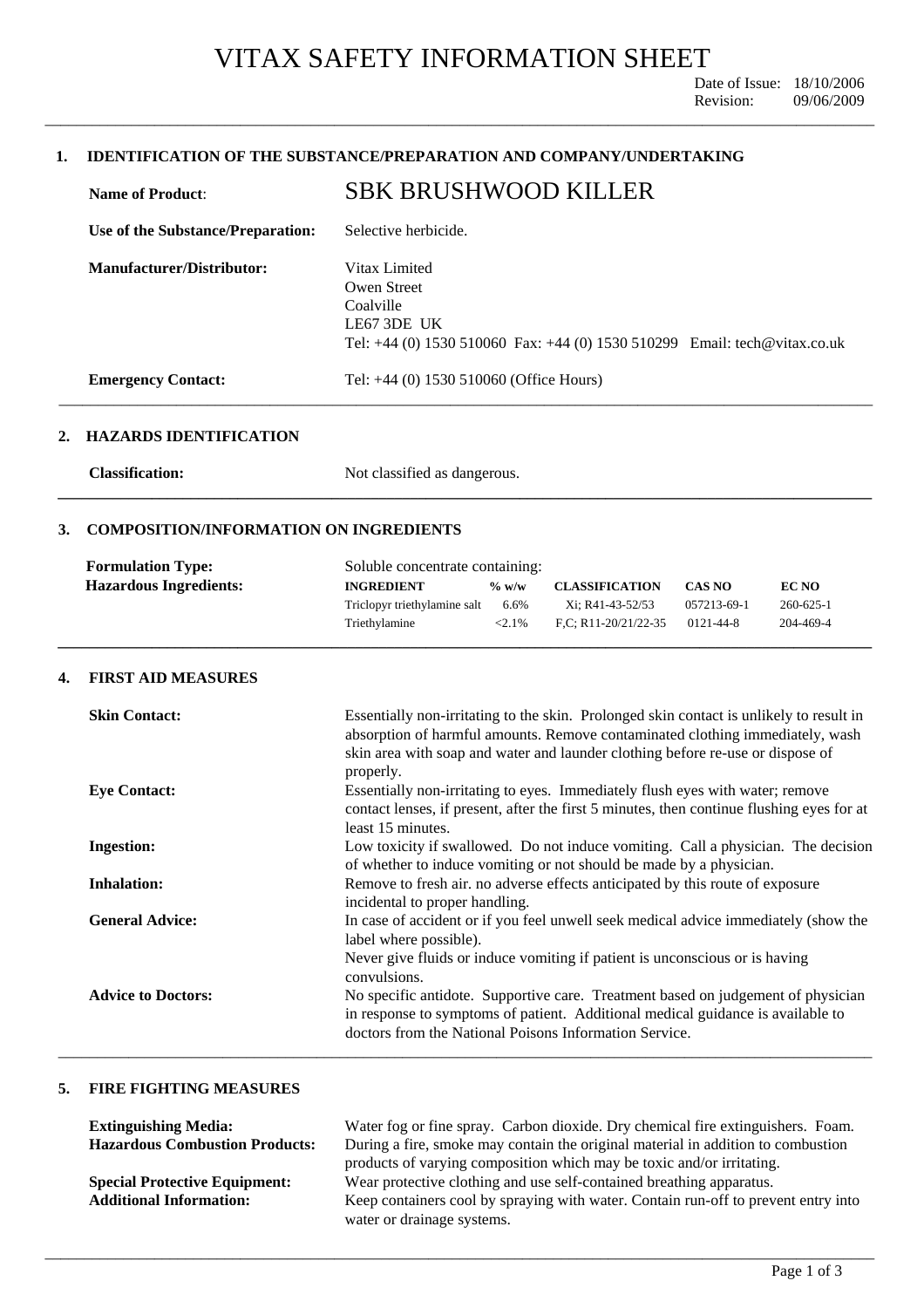\_\_\_\_\_\_\_\_\_\_\_\_\_\_\_\_\_\_\_\_\_\_\_\_\_\_\_\_\_\_\_\_\_\_\_\_\_\_\_\_\_\_\_\_\_\_\_\_\_\_\_\_\_\_\_\_\_\_\_\_\_\_\_\_\_\_\_\_\_\_\_\_\_\_\_\_\_\_\_\_\_\_\_\_\_\_\_\_\_\_\_\_\_\_\_\_\_\_\_\_\_\_\_\_\_\_

## **6. ACCIDENTAL RELEASE MEASURES**

| <b>Personal Precautions:</b>      | Wear appropriate safety clothing and eye/face protection<br>(see EXPOSURE CONTROLS/PERSONAL PROTECTION) |  |
|-----------------------------------|---------------------------------------------------------------------------------------------------------|--|
| <b>Environmental Precautions:</b> | Do not wash into sewers or into any body of water. Advise water authority if                            |  |
|                                   | spillage has entered water course or drainage system.                                                   |  |
| <b>Spillages:</b>                 | Soak up with sand or other non-combustible absorbent material and place into                            |  |
|                                   | containers for disposal. For large spills, barricade area and consult manufacturer. If                  |  |
|                                   | further assistance is required, telephone the emergency number.                                         |  |
|                                   |                                                                                                         |  |

### **7. HANDLING & STORAGE**

| Handling: | Use good personal hygiene. Do not consume or store food in the work area. Wash<br>hands and exposed skin before eating, drinking or smoking and after work. Avoid eye<br>and skin contact.                                                                                                                           |
|-----------|----------------------------------------------------------------------------------------------------------------------------------------------------------------------------------------------------------------------------------------------------------------------------------------------------------------------|
| Storage:  | Product should be stored in compliance with local regulations. Store in a cool, dry,<br>well-ventilated place in the original container. Protect from excessive heat and cold.<br>Do not store near food, drink, animal feeding stuffs, pharmaceuticals, cosmetics or<br>fertilisers. Keep out of reach of children. |

## **8. EXPOSURE CONTROLS/ PERSONAL PROTECTION**

| <b>Exposure Guidelines:</b>    | Triclopyr: Dow AgroSciences IHG is 2 mg/m <sup>3</sup> (skin)<br>Triethylamine: Time-Weighted Average (TWA): 8 mg/m <sup>3</sup><br>Short Term Exposure Limit (STEL): 17 mg/m <sup>3</sup> |
|--------------------------------|--------------------------------------------------------------------------------------------------------------------------------------------------------------------------------------------|
|                                |                                                                                                                                                                                            |
|                                |                                                                                                                                                                                            |
| <b>Engineering Controls:</b>   | Good general ventilation should be sufficient for most conditions. Local exhaust                                                                                                           |
|                                | ventilation may be necessary for some operations.                                                                                                                                          |
| <b>Respiratory Protection:</b> | For most conditions, no respiratory protection should be needed. However, when                                                                                                             |
|                                | airborne exposure guidelines and/or comfort levels may be exceeded use an                                                                                                                  |
|                                | approved air-purifying respirator.                                                                                                                                                         |
|                                | For emergency conditions, use an approved positive-pressure self-contained                                                                                                                 |
|                                | breathing apparatus.                                                                                                                                                                       |
| <b>Hand/Skin Protection:</b>   | For brief contact, no precautions other than clean body-covering clothing and                                                                                                              |
|                                | impervious gloves should be needed. When prolonged or frequently repeated                                                                                                                  |
|                                | contact could occur, use protective clothing impervious to this material.                                                                                                                  |
|                                | For emergency conditions: use protective clothing impervious to this material.                                                                                                             |
|                                | Selection of specific items will depend on operation.                                                                                                                                      |
| <b>Eye/Face Protection:</b>    | Use chemical goggles.                                                                                                                                                                      |
|                                |                                                                                                                                                                                            |

# **9. PHYSICAL & CHEMICAL PROPERTIES**

| Appearance       | pale yellow liquid                |
|------------------|-----------------------------------|
| pH               | $7.5 - 9.5$                       |
| Relative density | 1.02 approx $(20 \text{ deg } C)$ |
| Solubility       | soluble                           |
| Flash point      | 65 deg C (PMCC)                   |
| Other data       | none                              |
|                  |                                   |

\_\_\_\_\_\_\_\_\_\_\_\_\_\_\_\_\_\_\_\_\_\_\_\_\_\_\_\_\_\_\_\_\_\_\_\_\_\_\_\_\_\_\_\_\_\_\_\_\_\_\_\_\_\_\_\_\_\_\_\_\_\_\_\_\_\_\_\_\_\_\_\_\_\_\_\_\_\_\_\_\_\_\_\_\_\_\_\_\_\_\_\_\_\_\_\_\_\_\_\_\_\_\_\_\_\_

\_\_\_\_\_\_\_\_\_\_\_\_\_\_\_\_\_\_\_\_\_\_\_\_\_\_\_\_\_\_\_\_\_\_\_\_\_\_\_\_\_\_\_\_\_\_\_\_\_\_\_\_\_\_\_\_\_\_\_\_\_\_\_\_\_\_\_\_\_\_\_\_\_\_\_\_\_\_\_\_\_\_\_\_\_\_\_\_\_\_\_\_\_\_\_\_\_\_\_\_\_\_\_

# **10. STABILITY & REACTIVITY**

| <b>Stability:</b>           | Stable under normal conditions                                                            |
|-----------------------------|-------------------------------------------------------------------------------------------|
| <b>Conditions to Avoid:</b> | Avoid extremes of temperature                                                             |
| <b>Materials to Avoid:</b>  | Strong basic, acidic or oxidising materials.                                              |
|                             | <b>Hazardous Decomposition Products:</b> None under normal conditions of storage and use. |